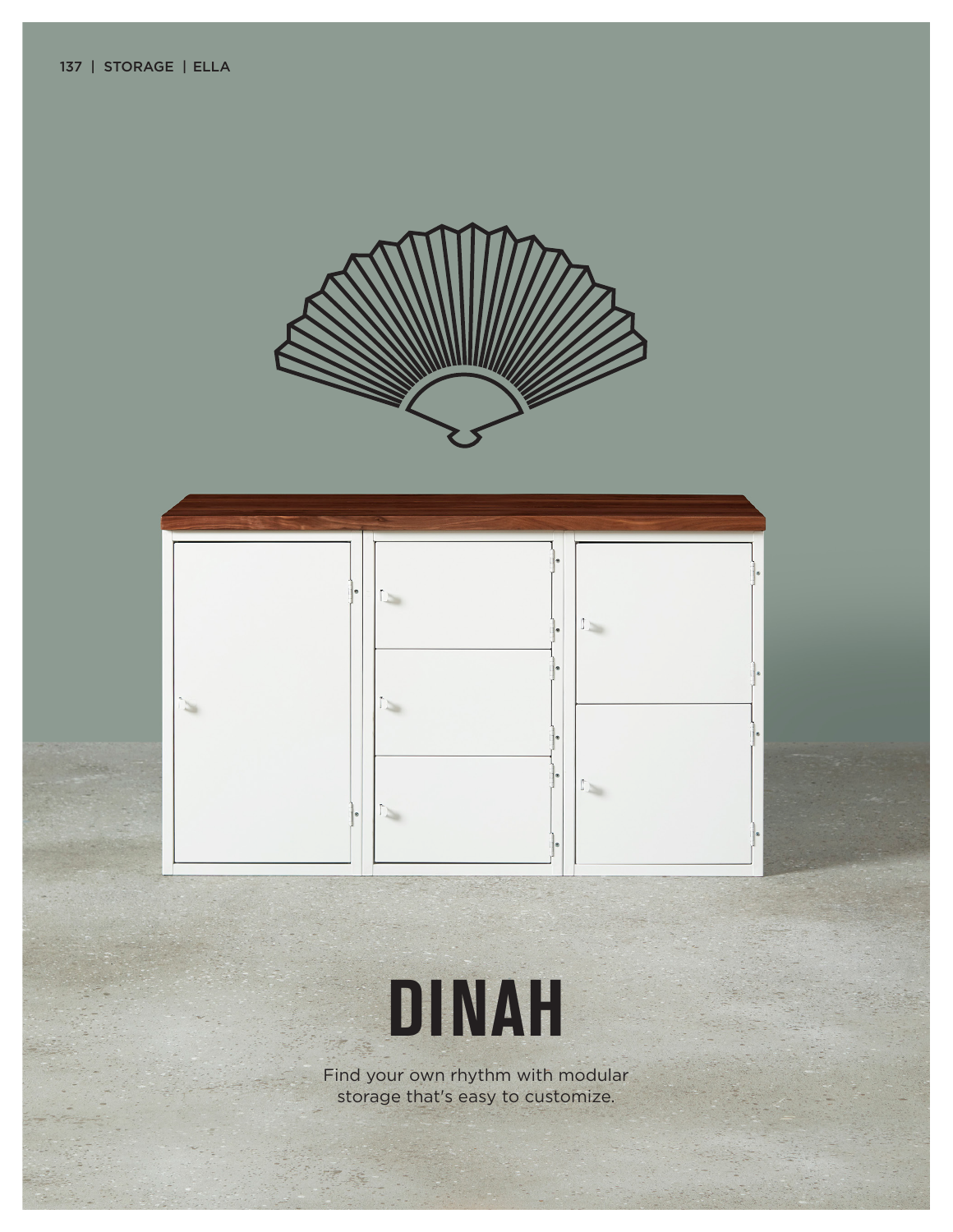

# **DINAH**

### A-one, a-two, a-one-two-three-four. You pick the width and number of doors to fit your needs perfectly.

- Offered in 72", 90", or 108" widths to accommodate a variety of spaces and needs.
- A 23" depth offers spacious cubbies inside.
- 1-, 2-, or 3-door configurations hold a range of items efficiently.
- A wood top offers a warm and welcoming surface to work.
- Unlimited colors let you go from subdued to statement-making.

#### **DIMENSIONS**



## **DOOR CONFIGURATIONS 18" WIDTH**



1 Door (31" X 18")



2 Doors (Each 15" X 18")

3 Doors (Each 10" X 18")

**DINAH CAN FIT...**









Water Bottles Backpacks Headphones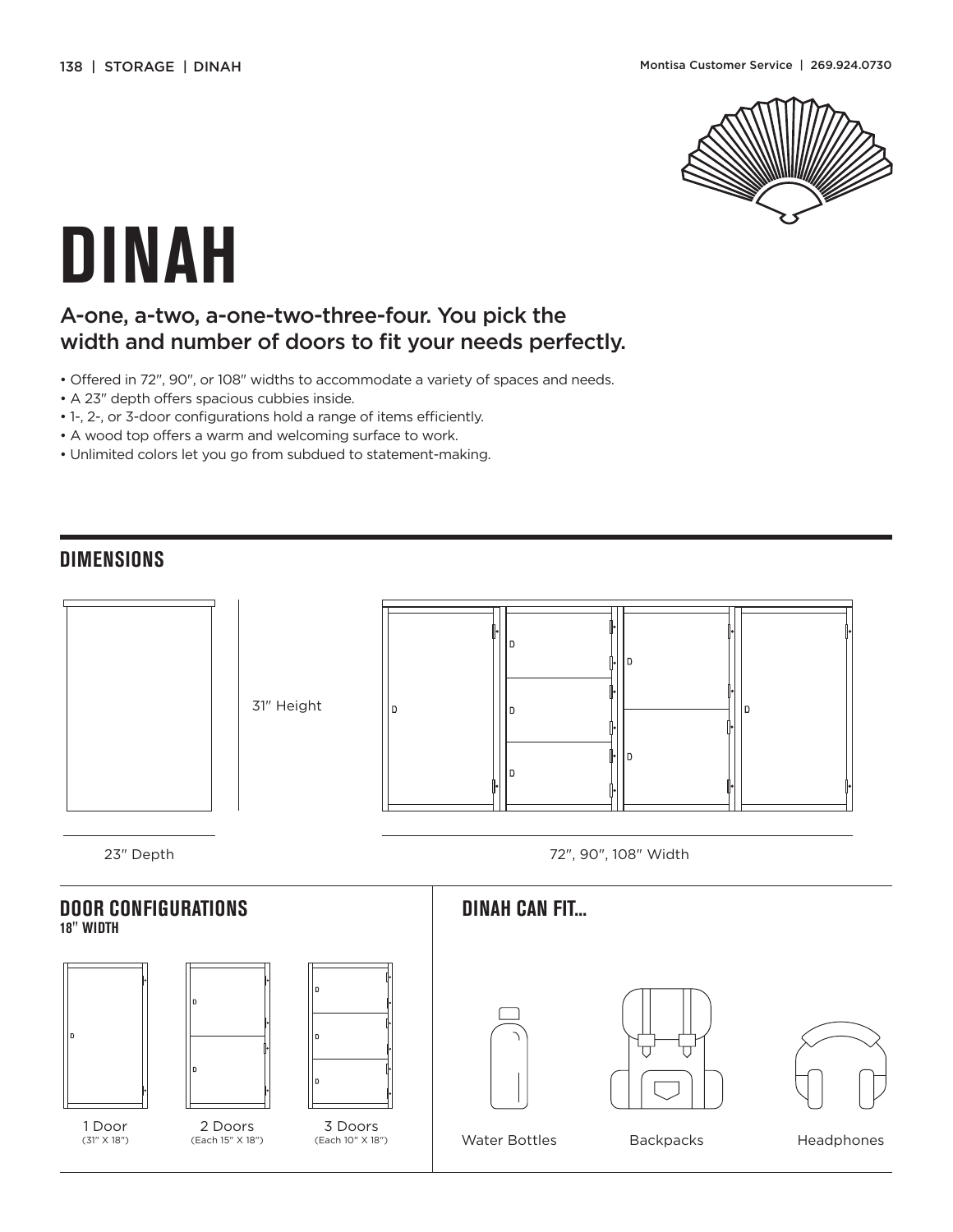**1**

**2**

# **DINAH WORKSHEET**

corresponding code in the grey box at the right. If you plan to choose custom colors or materials, please contact your rep instead of completing this sheet.

|                                                                                                            | <b>WIDTH</b>   | <b>DEPTH</b>                                                                                                                     | <b>UNITS</b>   |                  | SQ FT                   | CODE           | <b>LIST PRICE</b>           |  |  |
|------------------------------------------------------------------------------------------------------------|----------------|----------------------------------------------------------------------------------------------------------------------------------|----------------|------------------|-------------------------|----------------|-----------------------------|--|--|
| UNIT WIDTH                                                                                                 | 72"            | 23''                                                                                                                             | $\overline{4}$ |                  | 11                      | 7222           | \$1,799.46                  |  |  |
|                                                                                                            | 90"            | 23''                                                                                                                             | 5              |                  | 13.75                   | 9022           | \$2,249.30                  |  |  |
| Select the width of your unit and then write the<br>corresponding code, square footage, and price in       | 108"           | 23''                                                                                                                             | 6              |                  | 16.5                    | 10822          | \$2,699.16                  |  |  |
| the grey boxes.                                                                                            |                |                                                                                                                                  |                |                  | $\mathbf{A}$            |                |                             |  |  |
|                                                                                                            |                |                                                                                                                                  |                |                  |                         | CODE           |                             |  |  |
|                                                                                                            |                |                                                                                                                                  |                |                  |                         | в              |                             |  |  |
|                                                                                                            |                |                                                                                                                                  |                |                  |                         | SQ FT          |                             |  |  |
|                                                                                                            |                |                                                                                                                                  |                |                  |                         | K<br>\$        |                             |  |  |
|                                                                                                            |                |                                                                                                                                  |                |                  |                         |                |                             |  |  |
|                                                                                                            | <b>UNIT</b>    |                                                                                                                                  | <b>STYLE</b>   |                  | CODE<br>11 <sub>D</sub> |                | <b>LIST PRICE</b><br>\$0.00 |  |  |
| <b>UNIT STYLE</b><br>Starting with the Unit 1 section on the left, pick                                    |                | 1                                                                                                                                |                | 1 Door<br>2 Door |                         |                |                             |  |  |
|                                                                                                            |                |                                                                                                                                  |                |                  |                         |                | \$33.43                     |  |  |
| the kind of door configuration you want and write<br>the code and price in the grey boxes. Do the same for |                |                                                                                                                                  | 3 Door         |                  | 13D                     | $\mathbf{C}$   | \$75.56                     |  |  |
| each unit you want right of it. (Example: For a 4                                                          |                |                                                                                                                                  |                |                  | <b>CODE</b>             |                |                             |  |  |
| unit Dinah, fill out sections 1, 2, 3, and 4 leave the<br>others blank).                                   |                | Pick the kind of door you want for this<br>unit and write the code and price in the<br>grey boxes. The minimum order is 4 units. |                |                  | L.                      |                |                             |  |  |
|                                                                                                            |                |                                                                                                                                  |                |                  | \$                      |                |                             |  |  |
| There is a minimum order of 4 units. If you have<br>something else in mind, we do custom orders.           | <b>UNIT</b>    |                                                                                                                                  | <b>STYLE</b>   |                  | CODE                    |                | <b>LIST PRICE</b>           |  |  |
| Just call your rep to discuss.                                                                             |                |                                                                                                                                  | 1 Door         |                  | 21 <sub>D</sub>         |                | \$0.00                      |  |  |
|                                                                                                            | $\overline{2}$ |                                                                                                                                  | 2 Door         |                  | 22 <sub>D</sub>         |                | \$33.43                     |  |  |
|                                                                                                            |                |                                                                                                                                  | 3 Door         |                  | 23 <sub>D</sub>         |                | \$75.56                     |  |  |
|                                                                                                            |                | Pick the kind of door you want for this<br>unit and write the code and price in the<br>grey boxes. The minimum order is 4 units. |                |                  |                         | D              |                             |  |  |
|                                                                                                            |                |                                                                                                                                  |                |                  |                         | CODE           |                             |  |  |
|                                                                                                            |                |                                                                                                                                  |                |                  |                         | $\blacksquare$ |                             |  |  |
|                                                                                                            |                |                                                                                                                                  |                |                  | \$                      |                |                             |  |  |
|                                                                                                            | <b>UNIT</b>    |                                                                                                                                  | <b>STYLE</b>   |                  | CODE                    |                | <b>LIST PRICE</b>           |  |  |
|                                                                                                            |                |                                                                                                                                  | 1 Door         |                  | 31 <sub>D</sub>         | \$0.00         |                             |  |  |
|                                                                                                            | 3              |                                                                                                                                  | 2 Door         |                  | 32D                     |                | \$33.43                     |  |  |
|                                                                                                            |                |                                                                                                                                  | 3 Door         |                  | 33D                     | н              | \$75.56                     |  |  |
|                                                                                                            |                | Pick the kind of door you want for this                                                                                          |                |                  |                         | <b>CODE</b>    |                             |  |  |
|                                                                                                            |                | unit and write the code and price in the<br>grey boxes. The minimum order is 4 units.                                            |                |                  | N                       |                |                             |  |  |
|                                                                                                            |                |                                                                                                                                  |                |                  | \$                      |                |                             |  |  |
|                                                                                                            | <b>UNIT</b>    |                                                                                                                                  | <b>STYLE</b>   |                  | CODE                    |                | <b>LIST PRICE</b>           |  |  |
|                                                                                                            |                | 4                                                                                                                                | 1 Door         |                  | 41 <sub>D</sub>         | \$0.00         |                             |  |  |
|                                                                                                            |                |                                                                                                                                  | 2 Door         |                  | 42D                     |                | \$33.43                     |  |  |
|                                                                                                            |                |                                                                                                                                  | 3 Door         |                  | 43 <sub>D</sub>         |                | \$75.56                     |  |  |
|                                                                                                            |                | Pick the kind of door you want for this                                                                                          |                |                  |                         | F.             |                             |  |  |
|                                                                                                            |                |                                                                                                                                  |                |                  |                         | <b>CODE</b>    |                             |  |  |
|                                                                                                            |                | unit and write the code and price in the<br>grey boxes. The minimum order is 4 units.                                            |                |                  | $\circ$                 |                |                             |  |  |
|                                                                                                            |                |                                                                                                                                  |                |                  |                         | \$             |                             |  |  |
|                                                                                                            |                | Continued on next page                                                                                                           |                |                  |                         |                |                             |  |  |
|                                                                                                            |                |                                                                                                                                  |                |                  |                         |                |                             |  |  |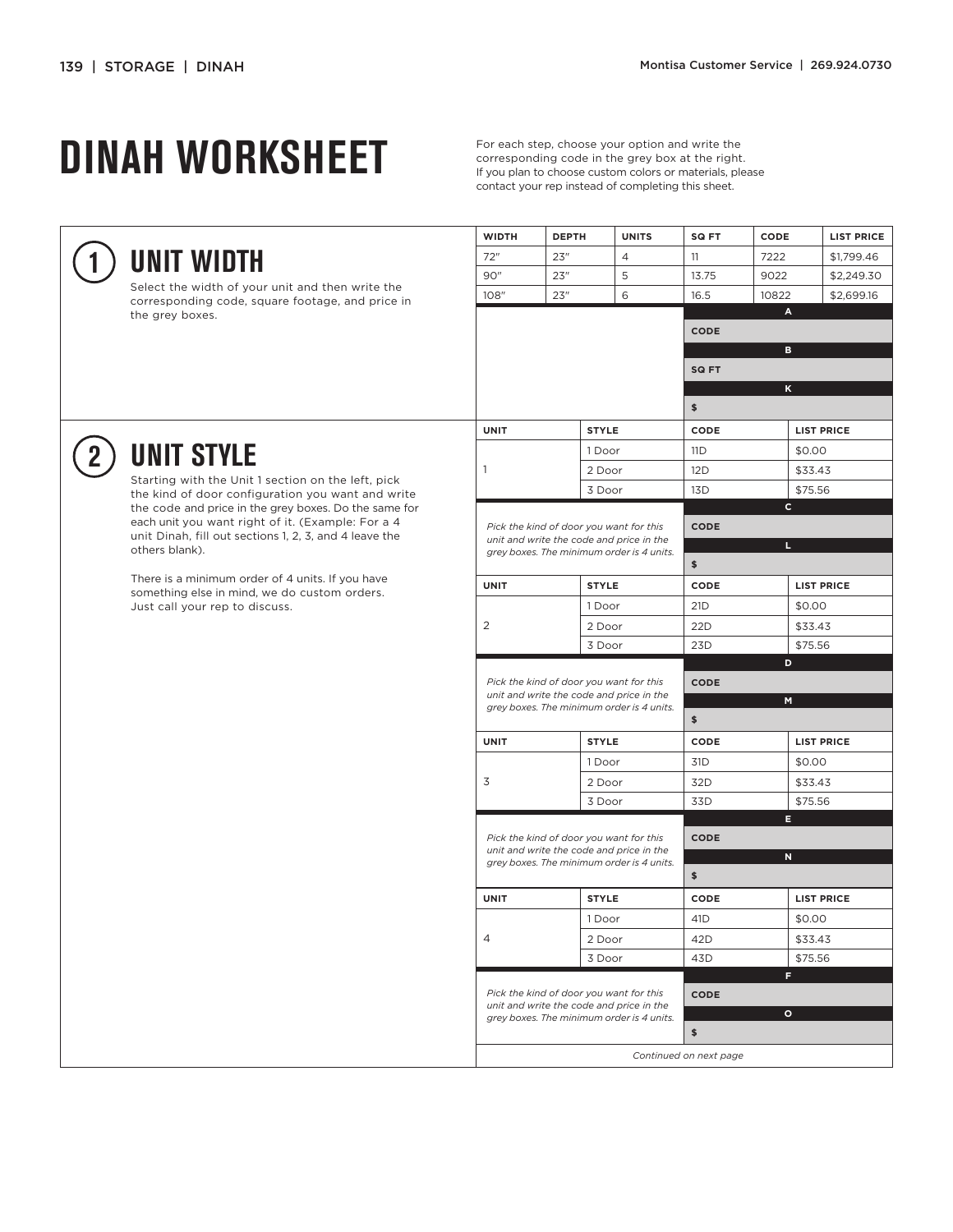|                                                                                                                                                                                                                              |                                                                                                    | <b>UNIT</b>                                                                         | <b>STYLE</b> |                 | CODE              | <b>LIST PRICE</b> |  |  |
|------------------------------------------------------------------------------------------------------------------------------------------------------------------------------------------------------------------------------|----------------------------------------------------------------------------------------------------|-------------------------------------------------------------------------------------|--------------|-----------------|-------------------|-------------------|--|--|
|                                                                                                                                                                                                                              |                                                                                                    |                                                                                     | 1 Door       |                 | 51 <sub>D</sub>   | \$0.00            |  |  |
|                                                                                                                                                                                                                              | 5                                                                                                  | 2 Door                                                                              |              | 52 <sub>D</sub> | \$33.43           |                   |  |  |
|                                                                                                                                                                                                                              |                                                                                                    | 3 Door                                                                              |              | 53 <sub>D</sub> | \$75.56           |                   |  |  |
|                                                                                                                                                                                                                              |                                                                                                    |                                                                                     |              |                 | G                 |                   |  |  |
|                                                                                                                                                                                                                              | Pick the kind of door you want for this<br>unit and write the code and price in the<br>grey boxes. |                                                                                     |              | CODE            |                   |                   |  |  |
|                                                                                                                                                                                                                              |                                                                                                    |                                                                                     |              | P               |                   |                   |  |  |
|                                                                                                                                                                                                                              |                                                                                                    |                                                                                     |              | \$              |                   |                   |  |  |
|                                                                                                                                                                                                                              | <b>UNIT</b>                                                                                        | <b>STYLE</b>                                                                        |              | CODE            | <b>LIST PRICE</b> |                   |  |  |
|                                                                                                                                                                                                                              |                                                                                                    | 6                                                                                   | 1 Door       |                 | 61 <sub>D</sub>   | \$0.00            |  |  |
|                                                                                                                                                                                                                              |                                                                                                    |                                                                                     | 2 Door       |                 | 62D               | \$33.43           |  |  |
|                                                                                                                                                                                                                              |                                                                                                    |                                                                                     | 3 Door       |                 | 63D               | \$75.56           |  |  |
|                                                                                                                                                                                                                              |                                                                                                    | Pick the kind of door you want for this<br>unit and write the code and price in the |              |                 | н                 |                   |  |  |
|                                                                                                                                                                                                                              |                                                                                                    |                                                                                     |              |                 | <b>CODE</b>       |                   |  |  |
|                                                                                                                                                                                                                              | grey boxes.                                                                                        |                                                                                     |              | $\mathbf{Q}$    |                   |                   |  |  |
|                                                                                                                                                                                                                              |                                                                                                    |                                                                                     |              | \$              |                   |                   |  |  |
| <b>WOOD TOP</b><br>Want to upgrade from a standard steel top to wood?<br>Choose your species, then look across the row to find the<br>code and price to write in the grey boxes. Price will vary<br>based on square footage. | <b>WOOD</b>                                                                                        |                                                                                     | <b>DEPTH</b> | CODE            |                   | <b>LIST PRICE</b> |  |  |
|                                                                                                                                                                                                                              | Cherry                                                                                             |                                                                                     | 1.25''       | W1              |                   | \$150.00          |  |  |
|                                                                                                                                                                                                                              | Multispecies                                                                                       |                                                                                     | 1.25''       | W <sub>2</sub>  |                   | \$145.00          |  |  |
|                                                                                                                                                                                                                              | Walnut                                                                                             |                                                                                     | 1.25''       | W3              |                   | \$150.00          |  |  |
|                                                                                                                                                                                                                              | Ash                                                                                                |                                                                                     | 1.25''       | W <sub>4</sub>  |                   | \$150.00          |  |  |
|                                                                                                                                                                                                                              | Montisa Euro-ply                                                                                   |                                                                                     | 1.25''       | W <sub>5</sub>  |                   | \$150.00          |  |  |
|                                                                                                                                                                                                                              |                                                                                                    |                                                                                     |              |                 | $\mathbf{L}$      |                   |  |  |
|                                                                                                                                                                                                                              |                                                                                                    |                                                                                     |              |                 | CODE              |                   |  |  |
|                                                                                                                                                                                                                              |                                                                                                    |                                                                                     |              |                 | \$                | $\mathbf R$       |  |  |
|                                                                                                                                                                                                                              |                                                                                                    |                                                                                     |              |                 |                   |                   |  |  |